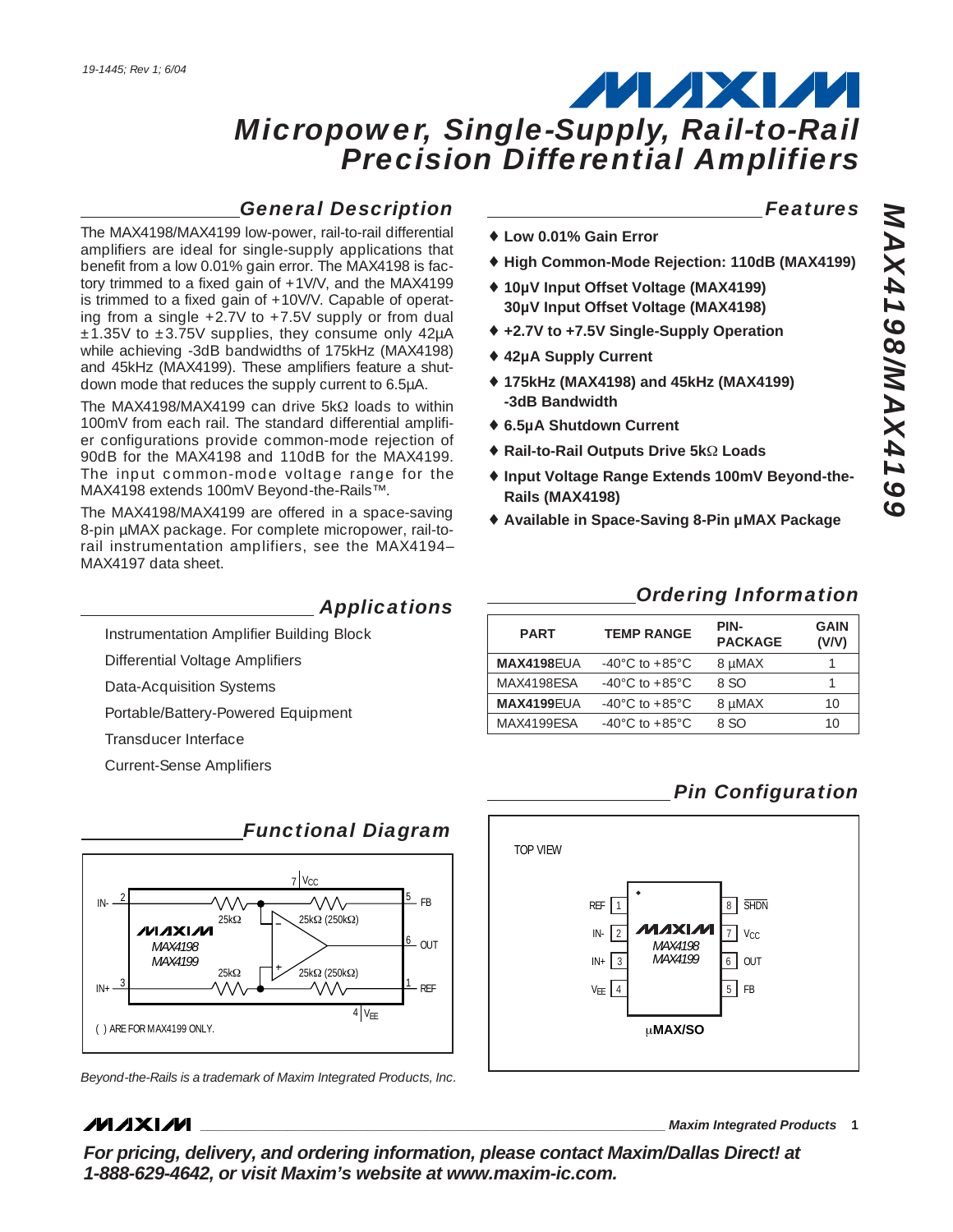## **ABSOLUTE MAXIMUM RATINGS**

| Output Short-Circuit Duration (to V <sub>CC</sub> or V <sub>EE</sub> )Continuous |
|----------------------------------------------------------------------------------|
| Continuous Power Dissipation $(T_A = +70^{\circ}C)$                              |
| 8-Pin SO (derate 9.09mW/°C above +70°C)471mW                                     |
| 8-Pin µMAX (derate 4.1mW/°C above +70°C) 330mW                                   |

| Lead Temperature (soldering, 10s) +300°C |  |
|------------------------------------------|--|

*Stresses beyond those listed under "Absolute Maximum Ratings" may cause permanent damage to the device. These are stress ratings only, and functional operation of the device at these or any other conditions beyond those indicated in the operational sections of the specifications is not implied. Exposure to absolute maximum rating conditions for extended periods may affect device reliability.*

## **ELECTRICAL CHARACTERISTICS—MAX4198 (+5V Supply)**

(V<sub>CC</sub> = +5V, V<sub>EE</sub> = 0V, R<sub>L</sub> = 25k $\Omega$  tied to V<sub>CC</sub> / 2, V<sub>REF</sub> = V<sub>CC</sub> / 2, V<sub>SHDN</sub> = V<sub>CC</sub> - 1.5V, typical values are at T<sub>A</sub> = +25°C,  $T_A$  =  $T_{MIN}$  to  $T_{MAX}$ , unless otherwise noted.) (Note 1)

| <b>PARAMETER</b>             | <b>SYMBOL</b>           | <b>CONDITIONS</b>                                                                                              |  |                                                                        | <b>MIN</b>                                                                   | <b>TYP</b> | <b>MAX</b>     | <b>UNITS</b> |  |
|------------------------------|-------------------------|----------------------------------------------------------------------------------------------------------------|--|------------------------------------------------------------------------|------------------------------------------------------------------------------|------------|----------------|--------------|--|
| Supply Voltage Range         |                         | Single supply                                                                                                  |  |                                                                        | 2.7                                                                          |            | 7.5            | $\vee$       |  |
| (Note 2)                     | <b>V<sub>CC</sub></b>   | Dual supply                                                                                                    |  |                                                                        | $\pm 1.35$                                                                   |            | ± 3.75         |              |  |
|                              |                         | $T_A = +25^{\circ}C$ ,                                                                                         |  | MAX4198ESA                                                             |                                                                              | ±30        | ±500           |              |  |
| Input Offset Voltage         | <b>VOS</b>              | $V_{CM} = V_{CC} / 2$                                                                                          |  | MAX4198EUA                                                             |                                                                              | ±100       | ±1000          | μV           |  |
|                              |                         | $T_A = T_{MIN}$ to $T_{MAX}$                                                                                   |  | MAX4198ESA                                                             |                                                                              |            | $\pm 750$      |              |  |
|                              |                         | $V_{CM} = V_{CC} / 2$                                                                                          |  | MAX4198EUA                                                             |                                                                              |            | ±2300          |              |  |
| Input Offset Voltage Drift   | <b>TCO</b>              | MAX4198ESA                                                                                                     |  |                                                                        |                                                                              | $\pm 0.5$  | ±5             | µV/°C        |  |
|                              |                         | MAX4198EUA                                                                                                     |  |                                                                        |                                                                              | ±1         | ±20            |              |  |
|                              |                         | IN+ differential-mode                                                                                          |  |                                                                        |                                                                              | 50         |                |              |  |
| Input Resistance             | $R_{IN}$                | IN-differential-mode                                                                                           |  |                                                                        |                                                                              | 25         |                | $k\Omega$    |  |
|                              |                         | Common-mode                                                                                                    |  |                                                                        |                                                                              | 50         |                |              |  |
| Input Voltage Range          | $V_{IN}$                | Guaranteed by CMR test                                                                                         |  |                                                                        | $VEE - 0.1$                                                                  |            | $V_{CC}$ + 0.1 | $\vee$       |  |
|                              |                         | $V_{CM} = V_{EE} - 0.1V$                                                                                       |  | MAX4198ESA                                                             | 74                                                                           | 90         |                |              |  |
| DC Common-Mode Rejection     | <b>CMR<sub>DC</sub></b> | to $V_{CC}$ + 0.1V                                                                                             |  | MAX4198FUA                                                             | 70                                                                           | 90         |                | dB           |  |
| AC Common-Mode Rejection     | <b>CMRAC</b>            | $V_{CM}$ = $V_{EE}$ - 0.1 to $V_{CC}$ + 0.1V,<br>$f = 60$ Hz, $f = 120$ Hz                                     |  |                                                                        |                                                                              | 90         |                | dB           |  |
| Power-Supply Rejection       | <b>PSR</b>              | $+2.7V \le V_{CC} \le +7.5V$ , $V_{CM} = +1.5V$ ,<br>$V_{REF}$ = +1.5V, R <sub>L</sub> = 25k $\Omega$ to +1.5V |  |                                                                        | 90                                                                           | 115        |                | dB           |  |
|                              |                         | $f = 10Hz$                                                                                                     |  |                                                                        |                                                                              | 120        |                |              |  |
| Input Noise Voltage          |                         | $f = 100$ Hz                                                                                                   |  |                                                                        |                                                                              |            | $nV\sqrt{Hz}$  |              |  |
|                              |                         | $f = 10kHz$                                                                                                    |  |                                                                        |                                                                              |            |                |              |  |
|                              |                         | $f = 0.1$ Hz to 10Hz                                                                                           |  |                                                                        | µVRMS                                                                        |            |                |              |  |
|                              |                         | $R_L = 25k\Omega$ , ±10mV input overdrive                                                                      |  | $VEE + 0.1 VEE + 0.03 to$                                              |                                                                              |            |                |              |  |
| Output Voltage Swing         |                         |                                                                                                                |  |                                                                        | to Vcc - 0.1 Vcc - 0.03                                                      |            |                | $\vee$       |  |
|                              |                         | $R_L = 5k\Omega$ , ±10mV input overdrive                                                                       |  |                                                                        | $VEE + 0.2$ $VEE + 0.1$ to<br>to V <sub>CC</sub> - 0.2 V <sub>CC</sub> - 0.1 |            |                |              |  |
| <b>Short-Circuit Current</b> |                         | Sink/source                                                                                                    |  |                                                                        | ±5.5                                                                         |            | mA             |              |  |
|                              |                         |                                                                                                                |  | $R_L = 25k\Omega$ , $VEE + 0.1V \le$                                   |                                                                              |            |                |              |  |
| Gain Error                   |                         | $VCM = VCC/2$                                                                                                  |  | $VOUT \leq VCC - 0.1V$                                                 |                                                                              | $\pm 0.01$ | $\pm 0.1$      | $\%$         |  |
|                              |                         | $TA = +25^{\circ}C$                                                                                            |  | $R_1 = 5k\Omega$ , $V_{EE} + 0.2V \le$<br>$V_{OUT} \leq V_{CC} - 0.2V$ |                                                                              | ±0.01      | $\pm 0.1$      |              |  |
| Gain Temperature Coefficient |                         | $VEE + 0.1V \le$<br>$V_{OUT}$ $\leq$ $V_{CC}$ -                                                                |  | MAX4198ESA                                                             |                                                                              | ±0.2       | $\pm 3$        | ppm/°C       |  |
|                              |                         | 0.1V                                                                                                           |  | MAX4198EUA                                                             |                                                                              | $\pm 0.65$ | ±6             |              |  |
| Nonlinearity                 |                         | $V_{EE}$ + 0.1V $\leq$ $V_{OUT}$ $\leq$ $V_{CC}$ - 0.1V                                                        |  |                                                                        |                                                                              | ±0.0003    |                | $\%$         |  |

**MAXIM**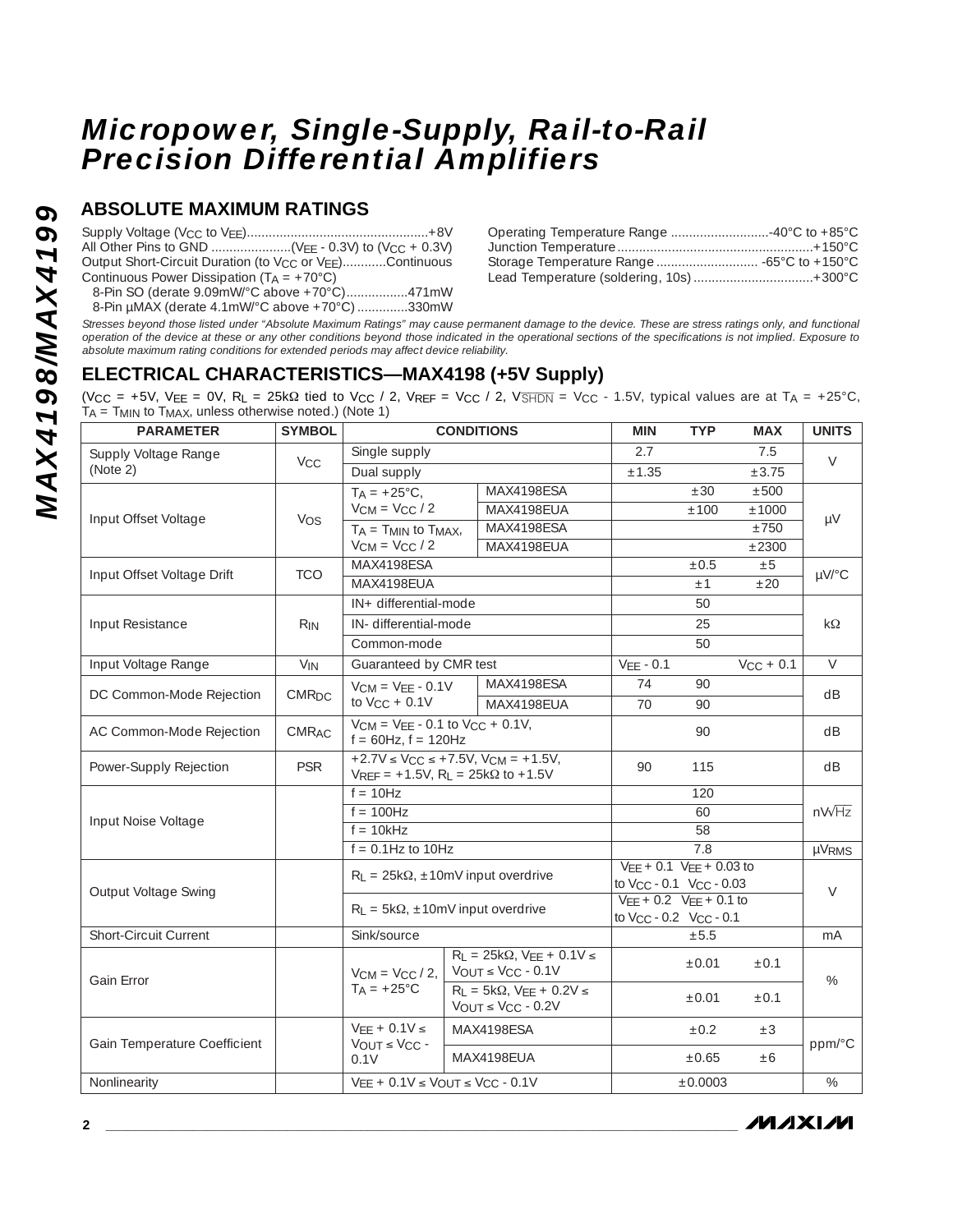## **ELECTRICAL CHARACTERISTICS—MAX4198 (+5V Supply) (continued)**

(V<sub>CC</sub> = +5V, V<sub>EE</sub> = 0V, R<sub>L</sub> = 25kΩ tied to V<sub>CC</sub> / 2, V<sub>REF</sub> = V<sub>CC</sub> / 2, V<sub>SHDN</sub> = V<sub>CC</sub> - 1.5V, typical values are at T<sub>A</sub> = +25°C TA = TMIN to TMAX, unless otherwise noted.) (Note 1)

| <b>PARAMETER</b>                  | <b>SYMBOL</b>   | <b>CONDITIONS</b>                                                                                                                 | <b>MIN</b>     | <b>TYP</b> | <b>MAX</b>     | <b>UNITS</b> |
|-----------------------------------|-----------------|-----------------------------------------------------------------------------------------------------------------------------------|----------------|------------|----------------|--------------|
| Capacitive-Load Stability         | C <sub>1</sub>  |                                                                                                                                   |                | 690        |                | pF           |
| -3dB Bandwidth                    | $BW-3dB$        | $V_{OUT} \le 0.1V_{P-P}$ , $V_{CM} = V_{CC} / 2$                                                                                  |                | 175        |                | <b>kHz</b>   |
| Slew Rate                         | <b>SR</b>       | $V_{\text{OUT}} = 2V_{\text{P-P}}$ step                                                                                           |                | 0.07       |                | $V/\mu s$    |
| Settling Time to 0.1%             | $t_{\rm S}$     | $V_{OUT} = 2V_{P-P}$ step                                                                                                         |                | 34         |                | μs           |
| <b>Total Harmonic Distortion</b>  | THD             | $V_{OUT} = 2V_{P-P}$ , $f = 1kHz$                                                                                                 |                | 0.001      |                | %            |
| <b>Supply Current</b>             | lcc.            | $V_{CM} = V_{CC} / 2$ , $V_{IN+} = V_{IN-}$                                                                                       |                | 45         | 55             | μA           |
| Shutdown Supply Current           | <b>SHDN</b>     | $V\overline{\text{SHDN}} = V_{\text{II}}$                                                                                         |                | 6.5        | 12             | μA           |
| Input Logic Voltage High (Note 3) | Vін             |                                                                                                                                   | $V_{CC}$ - 1.5 |            |                | V            |
| Input Logic Voltage Low (Note 3)  | $V_{\parallel}$ |                                                                                                                                   |                |            | $V_{CC} - 2.5$ | $\vee$       |
| <b>SHDN Input Bias Current</b>    |                 | $V\overline{\text{SHDN}}$ = V <sub>CC</sub> - 1.5V or $V\overline{\text{SHDN}}$ = V <sub>FF</sub>                                 | $-0.1$         |            | 0.1            | μA           |
| Enable/Disable Settling Time      | ton/off         | $V\overline{\text{SHDN}}$ = V <sub>CC</sub> - 2.5V to V <sub>CC</sub> - 1.5V,<br>$V_{\text{OUT}} = 3.5V$ , settled to within 0.1% |                | 28         |                | μs           |
| Power-Up Delay                    |                 | $V_{\text{OUT}} = 3.5V$ , settled to within 0.1%                                                                                  |                | 800        |                | μs           |

### **ELECTRICAL CHARACTERISTICS—MAX4198 (+3V Supply)**

(V<sub>CC</sub> = +3V, V<sub>EE</sub> = 0V, R<sub>L</sub> = 25k $\Omega$  tied to V<sub>CC</sub> / 2, V<sub>REF</sub> = V<sub>CC</sub> / 2, V<sub>SHDN</sub> = V<sub>CC</sub> - 1.5V, typical values are at T<sub>A</sub> = +25°C, T<sub>A</sub> = T<sub>MIN</sub> to TMAX, unless otherwise noted.) (Note 1)

| <b>PARAMETER</b>                  | <b>SYMBOL</b>           | <b>CONDITIONS</b>                                                                     |  |                                                                                      | <b>MIN</b>     | <b>TYP</b> | <b>MAX</b>     | <b>UNITS</b> |  |
|-----------------------------------|-------------------------|---------------------------------------------------------------------------------------|--|--------------------------------------------------------------------------------------|----------------|------------|----------------|--------------|--|
|                                   |                         | $T_A = +25^{\circ}C$ ,                                                                |  | MAX4198ESA                                                                           |                | ±35        | ±600           |              |  |
| Input Offset Voltage              | Vos                     | $V_{CM} = V_{CC}/2$                                                                   |  | MAX4198EUA                                                                           |                | ±100       | ±1100          |              |  |
|                                   |                         | $T_A = T_{MIN}$ to $T_{MAX}$                                                          |  | MAX4198ESA                                                                           |                |            | ±850           | $\mu$ V      |  |
|                                   |                         | $V_{CM} = V_{CC}/2$                                                                   |  | MAX4198EUA                                                                           |                |            | ±2400          |              |  |
| Input Offset Voltage Drift        | <b>TCO</b>              | MAX4198ESA                                                                            |  |                                                                                      |                | $\pm 0.5$  | ±5.0           | µV/°C        |  |
|                                   |                         | MAX4198EUA                                                                            |  |                                                                                      |                | ±1.0       | ±20            |              |  |
| Input Voltage Range               | <b>V<sub>IN</sub></b>   | Guaranteed by CMR test                                                                |  |                                                                                      | $VFF - 0.1$    |            | $V_{CC}$ + 0.1 | $\vee$       |  |
|                                   | <b>CMR<sub>DC</sub></b> | $V_{CM} = V_{EE} - 0.1$                                                               |  | MAX4198ESA                                                                           | 74             | 90         |                | dB           |  |
| DC Common-Mode Rejection          |                         | to $V_{CC}$ + 0.1                                                                     |  | MAX4198EUA                                                                           | 70             | 90         |                |              |  |
|                                   |                         | $R_L = 25k\Omega$ , ±10mV input overdrive<br>$R_1 = 5k\Omega$ , ±10mV input overdrive |  | $VEE + 0.1$ $VEE + 0.03$ to<br>to $V_{CC}$ - 0.1 $V_{CC}$ - 0.03                     |                |            |                |              |  |
| Output Voltage Swing              |                         |                                                                                       |  | $VFF + 0.2$ $VFF + 0.1$ to                                                           | $\vee$         |            |                |              |  |
| <b>Short-Circuit Current</b>      |                         |                                                                                       |  | to V <sub>CC</sub> - 0.2    V <sub>CC</sub> - 0.1                                    |                |            |                |              |  |
|                                   |                         | Sink/source                                                                           |  |                                                                                      |                | ±4.5       |                | mA           |  |
| Gain Error                        |                         | $V_{CM} = V_{CC}/2$                                                                   |  | $R_1 = 25k\Omega$ , VFF + 0.1V $\leq$<br>$V$ OUT $\leq$ VCC - 0.1V                   |                | $\pm 0.01$ | ±0.1           | %            |  |
|                                   |                         | $T_A = +25^{\circ}C$                                                                  |  | $R_L = 5k\Omega$ , $V_{EE} + 0.2V \le$<br>$V_{\text{OUT}} \leq V_{\text{CC}} - 0.2V$ |                | $\pm 0.01$ | ±0.1           |              |  |
| Gain Temperature Coefficient      |                         | $VEE + 0.1V \leq$<br>$V_{\text{OUT}} \leq V_{\text{CC}}$ -                            |  | MAX4198ESA                                                                           |                | $\pm 0.2$  | $\pm 3$        | ppm/°C       |  |
|                                   |                         | 0.1V                                                                                  |  | MAX4198EUA                                                                           |                | ±0.65      | ±6             |              |  |
| <b>Supply Current</b>             | <b>ICC</b>              | $V_{CM}$ = $V_{CC}$ / 2, $V_{DIFF}$ = 0V                                              |  |                                                                                      |                | 42         |                | μA           |  |
| Shutdown Supply Current           | <b>SHDN</b>             |                                                                                       |  |                                                                                      |                | 6.5        |                | μA           |  |
| Input Logic High Voltage (Note 3) | <b>V<sub>IH</sub></b>   |                                                                                       |  |                                                                                      | $V_{CC}$ - 1.5 |            |                | $\vee$       |  |
| Input Logic Low Voltage (Note 3)  | $V_{IL}$                |                                                                                       |  |                                                                                      |                |            | $V_{CC}$ - 2.5 | $\vee$       |  |

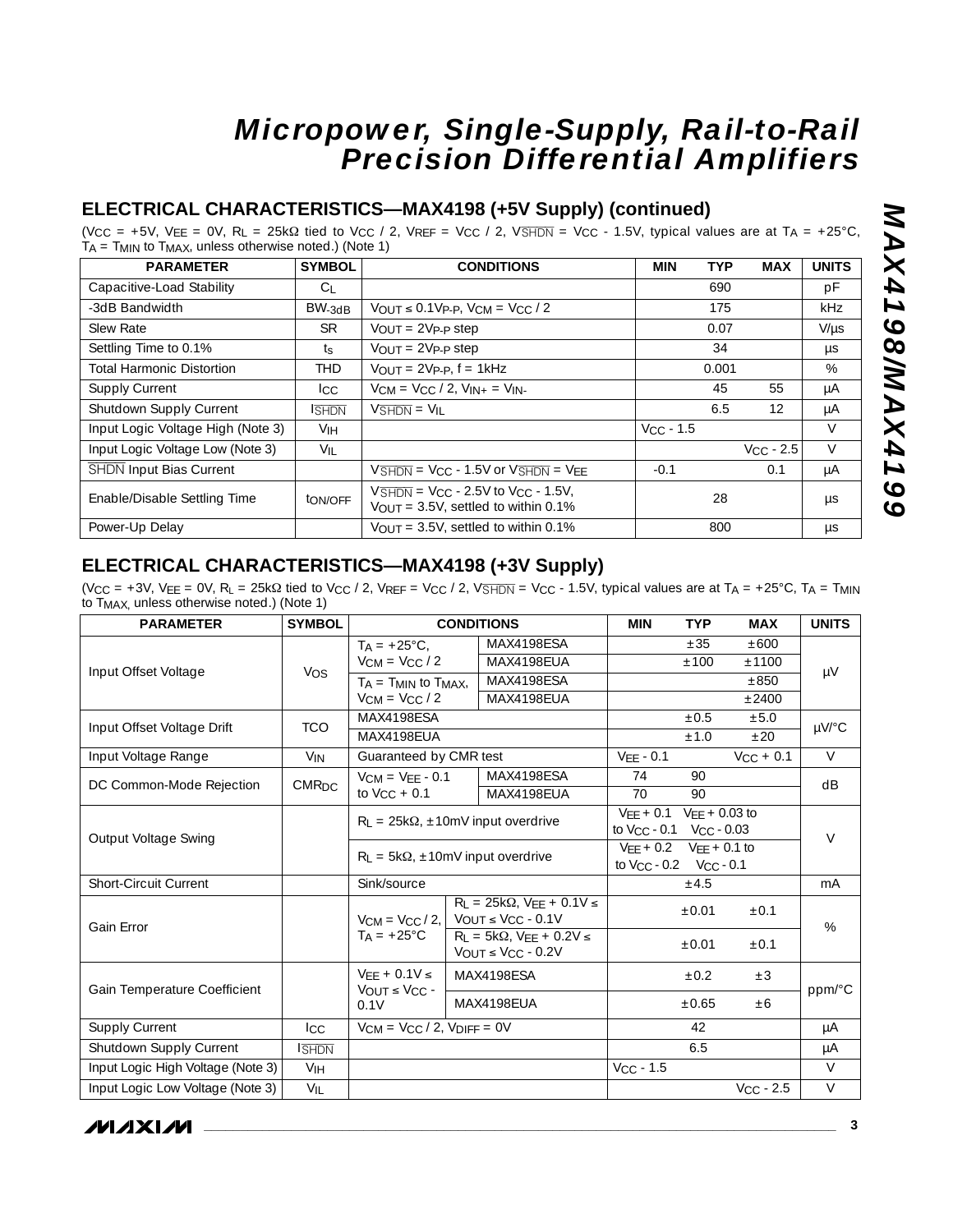## **ELECTRICAL CHARACTERISTICS—MAX4199 (+5V Supply)**

(V<sub>CC</sub> = +5V, V<sub>EE</sub> = 0V, R<sub>L</sub> = 25k $\Omega$  tied to V<sub>CC</sub> / 2, V<sub>REF</sub> = V<sub>CC</sub> / 2, V<sub>SHDN</sub> = V<sub>CC</sub> - 1.5V, typical values are at T<sub>A</sub> = +25°C, TA = TMIN to TMAX, unless otherwise noted.) (Note 1)

| <b>PARAMETER</b>                 | <b>SYMBOL</b>   | <b>CONDITIONS</b>                                                                    |                                |                                                                                | <b>MIN</b>                                                                      | <b>TYP</b>        | <b>MAX</b>                | <b>UNITS</b> |  |  |  |
|----------------------------------|-----------------|--------------------------------------------------------------------------------------|--------------------------------|--------------------------------------------------------------------------------|---------------------------------------------------------------------------------|-------------------|---------------------------|--------------|--|--|--|
|                                  |                 | Single supply                                                                        |                                | 2.7                                                                            |                                                                                 | 7.5               | $\vee$                    |              |  |  |  |
| Supply Voltage Range (Note 2)    | V <sub>CC</sub> | Dual supply                                                                          |                                |                                                                                | ±1.35                                                                           |                   | ±3.75                     |              |  |  |  |
|                                  |                 | $T_A = +25^{\circ}C$ ,                                                               |                                | MAX4199ESA                                                                     |                                                                                 | ±10               | ±300                      |              |  |  |  |
| Input Offset Voltage             | <b>VOS</b>      | $V_{CM} = V_{CC}/2$                                                                  |                                | MAX4199EUA                                                                     |                                                                                 | ±100              | ±600                      | μV           |  |  |  |
|                                  |                 | $TA = TMIN$ to $TMAX$ ,                                                              |                                | MAX4199ESA                                                                     |                                                                                 |                   | ±500                      |              |  |  |  |
|                                  |                 | $V_{CM}$ = $V_{CC}$ / 2                                                              |                                | MAX4199EUA                                                                     |                                                                                 |                   | ±1475                     |              |  |  |  |
| Input Offset Voltage Drift       | <b>TCO</b>      | MAX4199ESA                                                                           |                                |                                                                                |                                                                                 | ±0.25             | ±3                        | $\mu$ V/°C   |  |  |  |
|                                  |                 | MAX4199EUA                                                                           |                                |                                                                                | ±0.75                                                                           | ±15               |                           |              |  |  |  |
|                                  |                 | IN+ differential mode                                                                |                                |                                                                                |                                                                                 | 275               |                           |              |  |  |  |
| Input Resistance                 | R <sub>IN</sub> | IN- differential mode                                                                |                                |                                                                                |                                                                                 | 25                |                           | kΩ           |  |  |  |
|                                  |                 | Common-mode                                                                          |                                |                                                                                |                                                                                 | 275               |                           |              |  |  |  |
| Input Voltage Range (Note 2)     | $V_{IN}$        | Guaranteed by CMR test                                                               |                                |                                                                                | $VEE - 0.1$                                                                     |                   | $\overline{V_{CC}}$ - 1.0 | $\vee$       |  |  |  |
|                                  |                 | $V_{CM} = V_{EE} - 0.1V$                                                             |                                | MAX4199ESA                                                                     | 76                                                                              | 110               |                           |              |  |  |  |
| DC Common-Mode Rejection         | CMRDC           | to Vcc - 1.0V                                                                        |                                | MAX4199EUA                                                                     | 76                                                                              | 110               |                           | dB           |  |  |  |
| AC Common-Mode Rejection         | <b>CMRAC</b>    |                                                                                      |                                | $V_{CM} = V_{EE} - 0.1V$ to $V_{CC} - 1.0V$ , $f = 60Hz$                       |                                                                                 | 110               |                           | dB           |  |  |  |
| Power-Supply Rejection           | <b>PSR</b>      |                                                                                      |                                | $+2.7V \le V_{CC} \le +7.5V$ , $V_{CM} = +1.5V$ ,                              | 90                                                                              | 120               |                           | dB           |  |  |  |
|                                  |                 | $V_{REF}$ = +1.5V, R <sub>L</sub> = 25k $\Omega$ to +1.5V                            |                                |                                                                                |                                                                                 |                   |                           |              |  |  |  |
|                                  |                 | $f = 10Hz$                                                                           |                                |                                                                                |                                                                                 | 60<br>40          |                           |              |  |  |  |
| Input Noise Voltage              |                 | $f = 100$ Hz                                                                         |                                |                                                                                |                                                                                 | nV <sub>VHz</sub> |                           |              |  |  |  |
|                                  |                 | $f = 10kHz$                                                                          |                                |                                                                                |                                                                                 | 38                |                           |              |  |  |  |
|                                  |                 | $f = 0.1$ Hz to 10Hz                                                                 |                                |                                                                                | 6.6                                                                             |                   | <b>µVRMS</b>              |              |  |  |  |
|                                  |                 | $R_L = 25k\Omega$ , ±10mV input overdrive                                            |                                | $VEE + 0.1$ $VEE + 0.02$ to<br>to V <sub>CC</sub> - 0.1 V <sub>CC</sub> - 0.02 |                                                                                 |                   |                           |              |  |  |  |
| Output Voltage Swing             |                 |                                                                                      |                                |                                                                                |                                                                                 | $\vee$            |                           |              |  |  |  |
|                                  |                 | $R_1 = 5k\Omega$ , $\pm 10$ mV input overdrive                                       |                                |                                                                                | $VEE + 0.2$ $VEE + 0.1$ to<br>to V <sub>CC</sub> - 0.2    V <sub>CC</sub> - 0.1 |                   |                           |              |  |  |  |
| <b>Short-Circuit Current</b>     |                 | Sink/source                                                                          |                                |                                                                                |                                                                                 | mA                |                           |              |  |  |  |
|                                  |                 |                                                                                      |                                |                                                                                |                                                                                 | ±5.5              |                           |              |  |  |  |
|                                  |                 | $V_{CM} = V_{CC}/2,$                                                                 |                                | $R_L = 25k\Omega$ , $V_{EE} + 0.1V \le$<br>$V_{OUT} \leq V_{CC} - 0.1V$        | ±0.01                                                                           |                   | $\pm 0.3$                 |              |  |  |  |
| Gain Error                       |                 | $T_A = +25^{\circ}C$                                                                 |                                | $R_L = 5k\Omega$ , VEE + 0.2V $\leq$                                           |                                                                                 |                   |                           | $\%$         |  |  |  |
|                                  |                 |                                                                                      |                                | $V_{\text{OUT}} \leq V_{\text{CC}}$ - 0.2V                                     |                                                                                 | $\pm 0.01$        | $\pm 0.3$                 |              |  |  |  |
|                                  |                 |                                                                                      | $VEE + 0.1V \le$<br>MAX4199ESA |                                                                                |                                                                                 | $\pm$ 1           | ±5                        |              |  |  |  |
| Gain Temperature Coefficient     |                 | $V_{\text{OUT}} \leq V_{\text{CC}}$ -<br>0.1V                                        |                                | MAX4199EUA                                                                     |                                                                                 | ±2                | ±10                       | ppm/°C       |  |  |  |
| Nonlinearity                     |                 | $VEE + 0.1V \leq VOUT \leq VCC - 0.1V$                                               |                                |                                                                                | ±0.0003                                                                         |                   | $\%$                      |              |  |  |  |
| Capacitive-Load Stability        | $C_{\parallel}$ |                                                                                      |                                |                                                                                | 600                                                                             |                   | pF                        |              |  |  |  |
| -3dB Bandwidth                   | $BW-3dB$        | $\overline{V_{\text{OUT}}}\leq 0.1 V_{\text{P-P}}$ , $V_{\text{CM}}=V_{\text{CC}}/2$ |                                |                                                                                | 45                                                                              |                   | kHz                       |              |  |  |  |
| Slew Rate                        | <b>SR</b>       | $VOUT = 2VP-P$                                                                       |                                |                                                                                | 0.1                                                                             |                   | $V/\mu s$                 |              |  |  |  |
| Settling Time to 0.1%            | $t_{\rm S}$     | $V_{OUT} = 2V_{P-P}$ step                                                            |                                |                                                                                | 37                                                                              |                   | $\mu s$                   |              |  |  |  |
| <b>Total Harmonic Distortion</b> | <b>THD</b>      | $V_{OUT} = 2V_{P-P}$ , $f = 1kHz$                                                    |                                |                                                                                |                                                                                 | 0.001             |                           | %            |  |  |  |
| <b>Supply Current</b>            | $_{\rm{LCC}}$   | $V_{CM} = V_{CC} / 2$ , $V_{IN+} = V_{IN-}$                                          |                                |                                                                                |                                                                                 | 45                | 55                        | μA           |  |  |  |
|                                  |                 |                                                                                      |                                |                                                                                |                                                                                 |                   |                           |              |  |  |  |
| Shutdown Supply Current          | <b>SHDN</b>     | $V\overline{SHDN} = VIL$                                                             |                                |                                                                                |                                                                                 | 6.5               | 12                        | μA           |  |  |  |

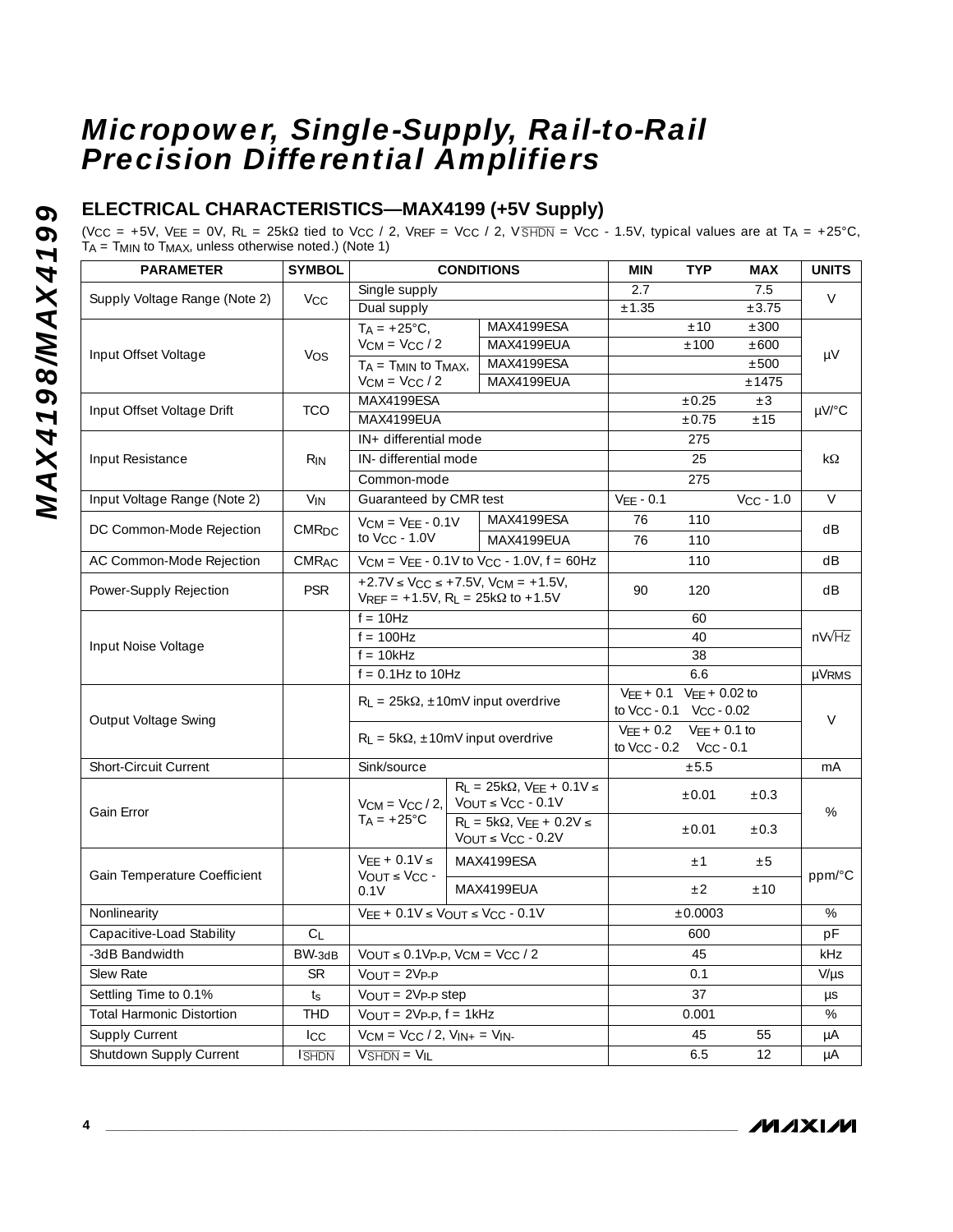### **ELECTRICAL CHARACTERISTICS—MAX4199 (+5V Supply) (continued)**

(V<sub>CC</sub> = +5V, V<sub>EE</sub> = 0V, R<sub>L</sub> = 25kΩ tied to V<sub>CC</sub> / 2, V<sub>REF</sub> = V<sub>CC</sub> / 2, V<sub>SHDN</sub> = V<sub>CC</sub> - 1.5V, typical values are at T<sub>A</sub> = +25°C TA = TMIN to TMAX, unless otherwise noted.) (Note 1)

| <b>PARAMETER</b>                     | <b>SYMBOL</b>   | <b>CONDITIONS</b>                                                                                                                 | <b>MIN</b>         | <b>TYP</b> | <b>MAX</b>  | <b>UNITS</b> |
|--------------------------------------|-----------------|-----------------------------------------------------------------------------------------------------------------------------------|--------------------|------------|-------------|--------------|
| Input Logic Voltage High<br>(Note 3) | V <sub>IH</sub> |                                                                                                                                   | $V_{\rm CC}$ - 1.5 |            |             | $\vee$       |
| Input Logic Voltage Low<br>(Note 3)  | Vıı             |                                                                                                                                   |                    |            | $Vcc - 2.5$ | V            |
| <b>SHDN</b> Input Bias Current       |                 | $V\overline{\text{SHDN}}$ = V <sub>CC</sub> - 1.5V or $V\overline{\text{SHDN}}$ = V <sub>EE</sub>                                 | $-0.1$             |            | $+0.1$      | μA           |
| Enable/Disable Settling Time         | ton/off         | $V\overline{\text{SHDN}}$ = V <sub>CC</sub> - 2.5V to V <sub>CC</sub> - 1.5V,<br>$V_{\text{OUT}} = 3.5V$ , settled to within 0.1% |                    | 35         |             | μs           |
| Power-Up Delay                       |                 | $V_{\text{OUT}} = 3.5V$ , settled to within 0.1%                                                                                  |                    | 800        |             | <b>US</b>    |

## **ELECTRICAL CHARACTERISTICS—MAX4199 (+3V Supply)**

(V<sub>CC</sub> = +3V, V<sub>EE</sub> = 0V, R<sub>L</sub> = 25k $\Omega$  tied to V<sub>CC</sub> / 2, V<sub>REF</sub> = V<sub>CC</sub> / 2, V<sub>SHDN</sub> = V<sub>CC</sub> - 1.5V, values are at T<sub>A</sub> = +25°C, TA = TMIN to TMAX, unless otherwise noted.) (Note 1)

| <b>PARAMETER</b>                  | <b>SYMBOL</b>           | <b>CONDITIONS</b>                         |                                          |                                                               | <b>MIN</b>                 | <b>TYP</b> | <b>MAX</b>     | <b>UNITS</b> |
|-----------------------------------|-------------------------|-------------------------------------------|------------------------------------------|---------------------------------------------------------------|----------------------------|------------|----------------|--------------|
|                                   |                         | $T_A = +25^{\circ}C$ ,                    |                                          | MAX4199ESA                                                    |                            | ±15        | ±400           |              |
| Input Offset Voltage              | Vos                     | $V_{CM} = V_{CC} / 2$                     |                                          | MAX4199EUA                                                    |                            | ±100       | ±700           | $\mu V$      |
|                                   |                         | $TA = TMIN$ to $TMAX$ ,                   |                                          | MAX4199ESA                                                    |                            |            | ±600           |              |
|                                   |                         | $V_{CM} = V_{CC} / 2$                     |                                          | MAX4199EUA                                                    |                            |            | ±1675          |              |
| Input Offset Voltage Drift        | <b>TCO</b>              | MAX4199FSA                                |                                          |                                                               |                            | ±0.25      | $\pm 5$        | µV/°C        |
|                                   |                         | MAX4199FUA                                |                                          |                                                               |                            | ±0.75      | ±15            |              |
| Input Voltage Range               | <b>V<sub>IN</sub></b>   | Guaranteed by CMR test                    |                                          |                                                               | $VEE - 0.1$                |            | $V_{CC}$ - 1.1 | $\vee$       |
|                                   | <b>CMR<sub>DC</sub></b> | $V_{CM} = V_{EE} - 0.1$                   |                                          | MAX4199ESA                                                    | 76                         | 110        |                | dB           |
| DC Common-Mode Rejection          |                         | to $V_{CC}$ - 1.1                         |                                          | MAX4199EUA                                                    | 76                         | 110        |                |              |
|                                   |                         | $R_L = 25k\Omega$ , ±10mV input overdrive |                                          | $V_{EE}$ + 0.1 $V_{EE}$ + 0.02 to                             |                            |            |                |              |
| Output Voltage Swing              |                         |                                           |                                          | to $V_{CC}$ - 0.1 $V_{CC}$ - 0.02                             |                            |            | $\vee$         |              |
|                                   |                         |                                           | $R_L = 5k\Omega$ , ±10mV input overdrive |                                                               | $VFF + 0.2$ $VFF + 0.1$ to |            |                |              |
|                                   |                         |                                           |                                          | to V <sub>CC</sub> - 0.2    V <sub>CC</sub> - 0.1             |                            |            |                |              |
| <b>Short-Circuit Current</b>      |                         | Sink/source                               |                                          |                                                               |                            | ±4.5       |                | mA           |
|                                   |                         |                                           |                                          | $R_L = 25k\Omega$ , $V_{EE} + 0.1V \le$                       |                            | $\pm 0.01$ | $\pm 0.3$      |              |
| Gain Error                        |                         | $V_{CM} = V_{CC} / 2$                     |                                          | $V_{\text{OUT}} \leq V_{\text{CC}}$ - 0.1V                    |                            |            |                | %            |
|                                   |                         | $T_A = +25^{\circ}C$                      |                                          | $R_1 = 5k\Omega$ , $VFF + 0.2V \le$<br>VOUT $\leq$ VCC - 0.2V |                            | ±0.01      | $\pm 0.3$      |              |
|                                   |                         | $VFF + 0.1V \leq$                         |                                          | MAX4199ESA                                                    |                            | ±1         | ±5             |              |
| Gain Temperature Coefficient      |                         | $V_{\text{OUT}} \leq V_{\text{CC}}$ -     |                                          |                                                               |                            |            |                | ppm/°C       |
|                                   |                         | 0.1V                                      |                                          | MAX4199EUA                                                    |                            | $\pm 2$    | ±10            |              |
| <b>Supply Current</b>             | $_{\rm lcc}$            | $V_{CM}$ = $V_{CC}$ / 2, $V_{DIFF}$ = 0V  |                                          |                                                               |                            | 42         |                | μA           |
| Shutdown Supply Current           | <b>ISHDN</b>            |                                           |                                          |                                                               |                            | 6.5        |                | μA           |
| Input Logic High Voltage (Note 3) | V <sub>IH</sub>         |                                           |                                          |                                                               | $V_{CC}$ - 1.5             |            |                | $\vee$       |
| Input Logic Low Voltage (Note 3)  | $V_{\mathsf{IL}}$       |                                           |                                          |                                                               |                            |            | $V_{CC}$ - 2.5 | $\vee$       |

**Note 1:** The MAX4198EUA and the MAX4199EUA are 100% production tested at +25°C. All temperature limits are quaranteed by design.

**Note 2:** Guaranteed by PSR test.

**Note 3:** When shutdown input is at logic high, the part is active; when at logic low, the part is in shutdown.

*IVI A* XI*IV*I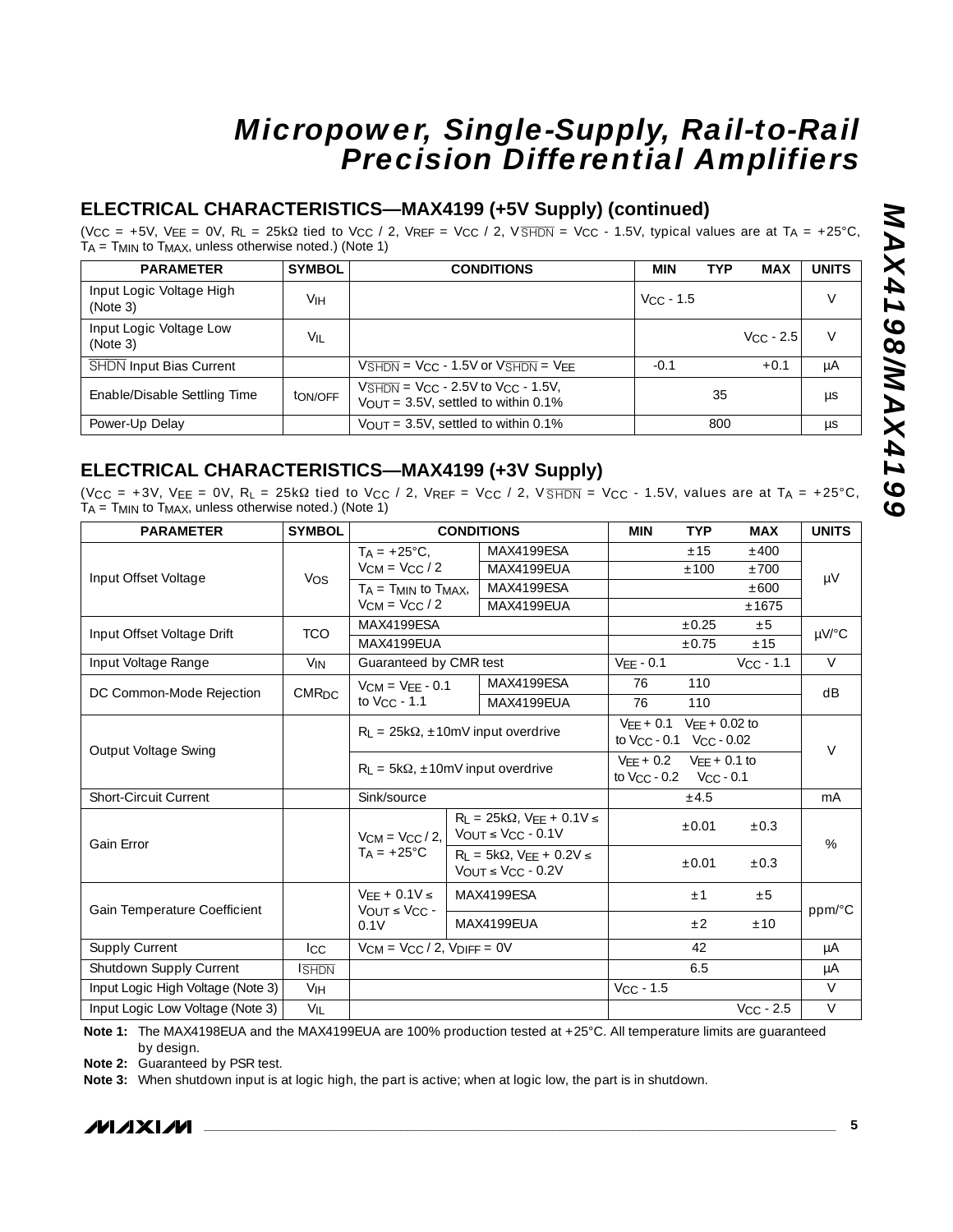*Typical Operating Characteristics* (V<sub>CC</sub> = +5V, V<sub>EE</sub> = 0V, R<sub>L</sub> = 25k $\Omega$  to V<sub>CC</sub> / 2, V<sub>SHDN</sub> = V<sub>CC</sub> - 1.5V, small-signal V<sub>OUT</sub> = 100mVp-p, large-signal V<sub>OUT</sub> = 1Vp-p,  $T_A = +25^{\circ}$ C, unless otherwise noted.)



**MAXM** 

**6 \_\_\_\_\_\_\_\_\_\_\_\_\_\_\_\_\_\_\_\_\_\_\_\_\_\_\_\_\_\_\_\_\_\_\_\_\_\_\_\_\_\_\_\_\_\_\_\_\_\_\_\_\_\_\_\_\_\_\_\_\_\_\_\_\_\_\_\_\_\_\_\_\_\_\_\_\_\_\_\_\_\_\_\_\_\_\_**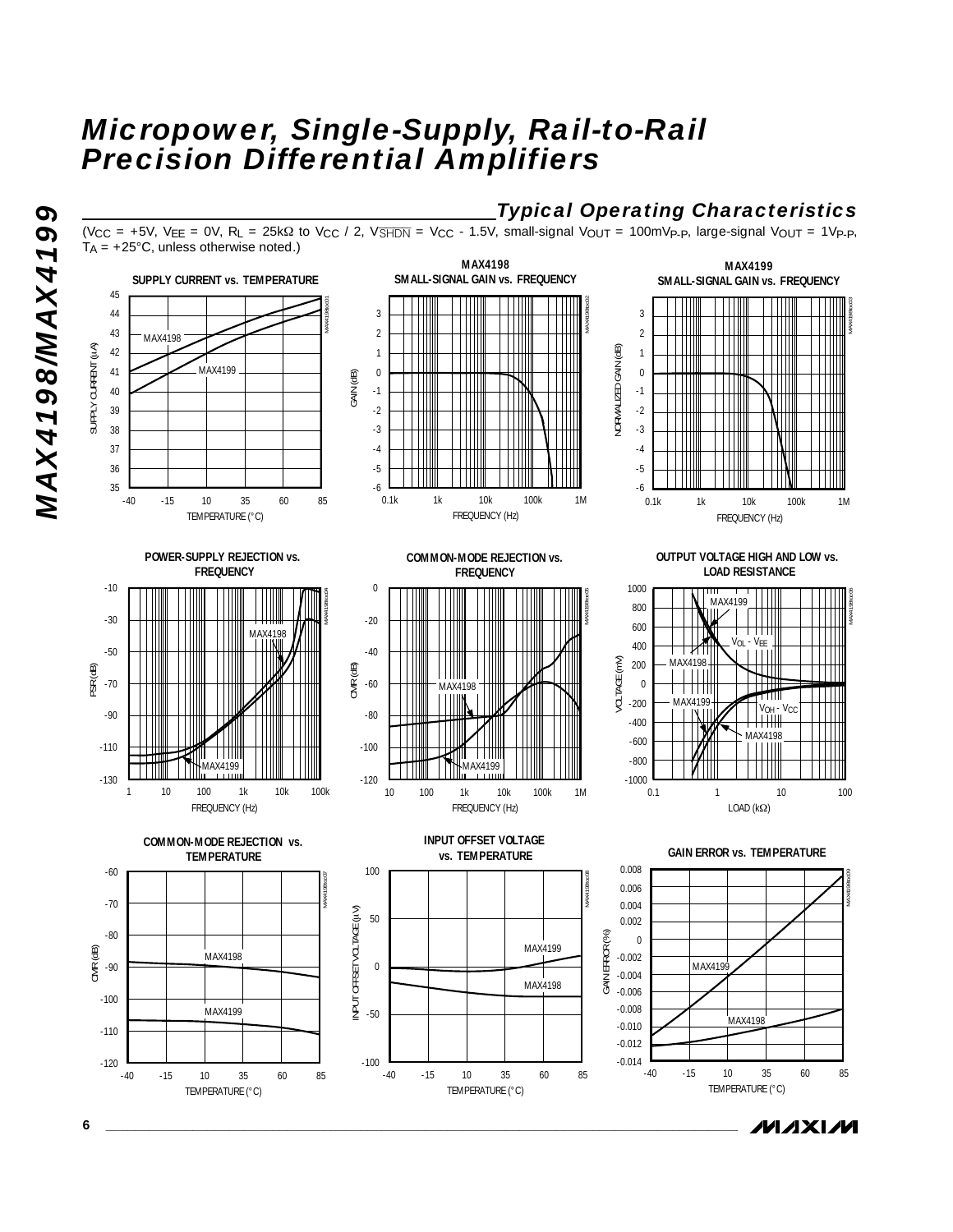## *Typical Operating Characteristics (continued)*

(V<sub>CC</sub> = +5V, V<sub>EE</sub> = 0V, R<sub>L</sub> = 25kΩ to V<sub>CC</sub> / 2, V<del>SHDN</del> = V<sub>CC</sub> - 1.5V, small-signal V<sub>OUT</sub> = 100mVp-p, large-signal V<sub>OUT</sub> = 1Vp-p,  $T_A$  = +25°C, unless otherwise noted.)



50µs/div

50µs/div

*IVI A* XI*IV*I

50mV/div

50µs/div

**\_\_\_\_\_\_\_\_\_\_\_\_\_\_\_\_\_\_\_\_\_\_\_\_\_\_\_\_\_\_\_\_\_\_\_\_\_\_\_\_\_\_\_\_\_\_\_\_\_\_\_\_\_\_\_\_\_\_\_\_\_\_\_\_\_\_\_\_\_\_\_\_\_\_\_\_\_\_\_\_\_\_\_\_\_\_\_ 7**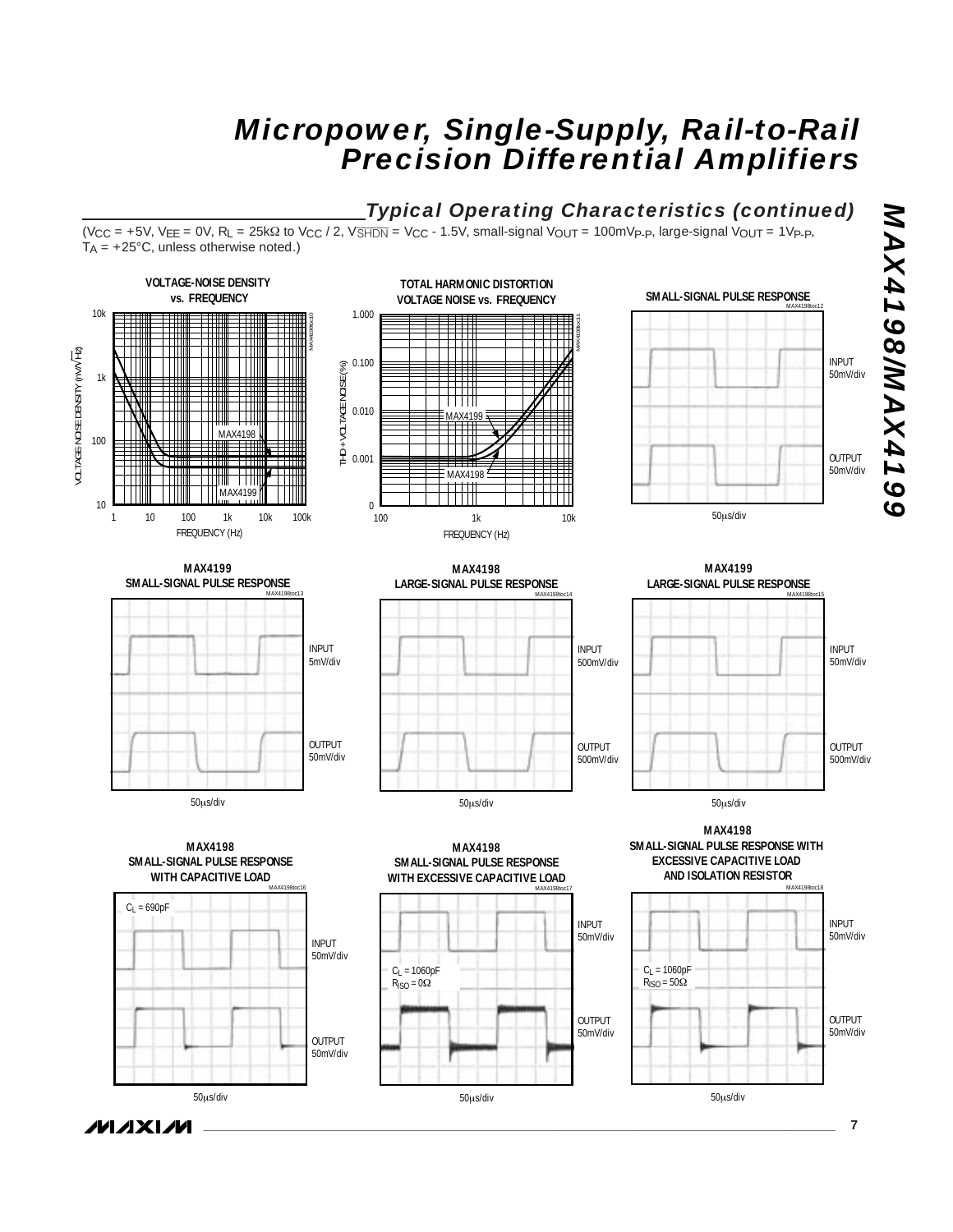# **MAX419891MAX4199** *MAX4198/MAX4199*



 $(V_{CC} = +5V, V_{EE} = 0V, R_L = 25k\Omega$  to  $V_{CC}/2$ ,  $V\overline{sHDN} = V_{CC} - 1.5V$ , small-signal  $V_{OUT} = 100mV_P$ -p, large-signal  $V_{OUT} = 1V_P$ -p,  $T_A = +25^{\circ}$ C, unless otherwise noted.)



**MAXM**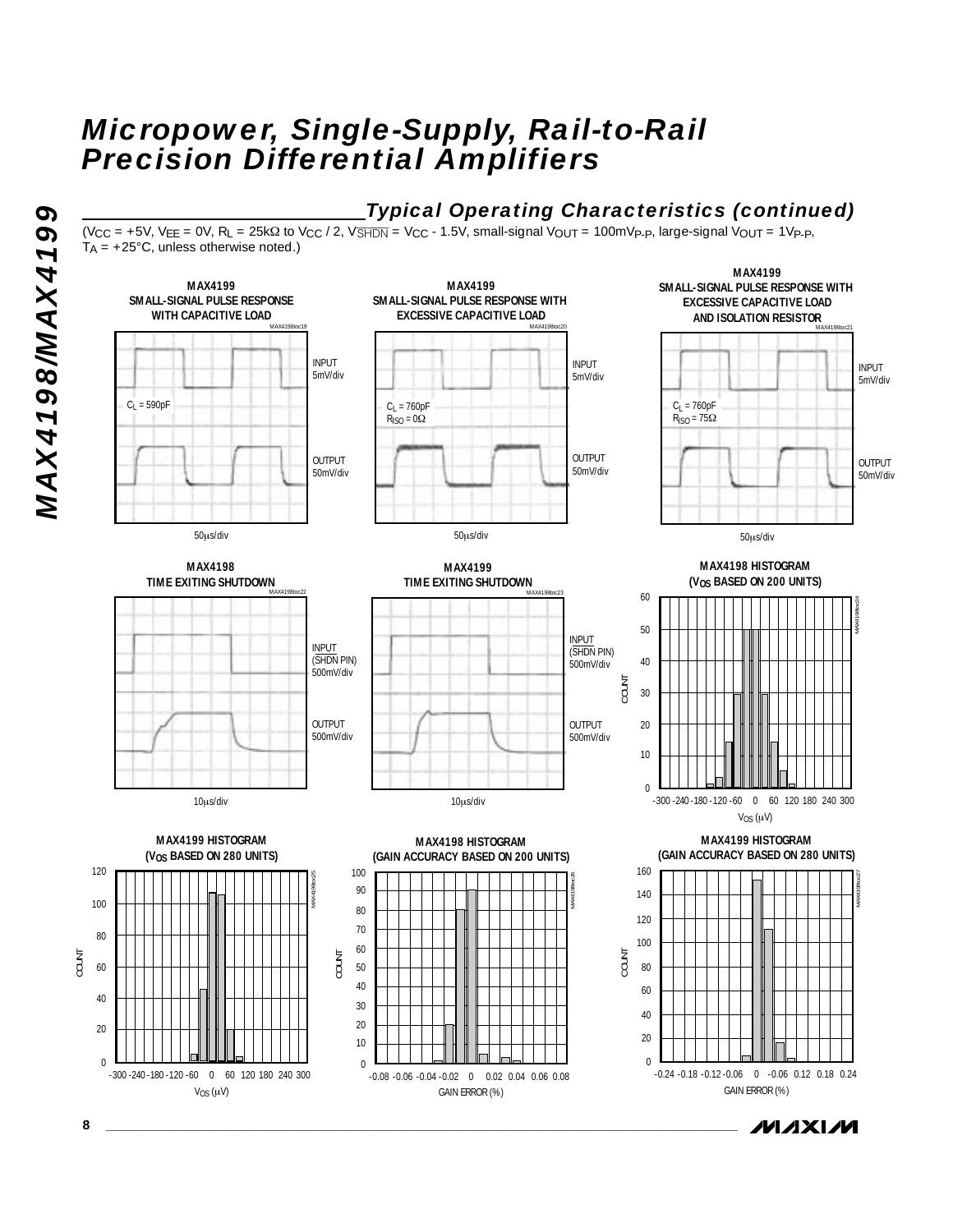## *Typical Operating Characteristics (continued)*

(VCC = +5V, VEE = 0V, RL = 25kΩ to VCC / 2, VSHDN = VCC - 1.5V, small-signal VOUT = 100mVP-P, large-signal VOUT = 1VP-P,  $T_A = +25^{\circ}C$ , unless otherwise noted.)





# **POTPXANMSPTPXAN** *MAX4198/MAX4199*

## *Pin Description*

| <b>PIN</b>               | <b>NAME</b>     | <b>FUNCTION</b>                                                                                                            |
|--------------------------|-----------------|----------------------------------------------------------------------------------------------------------------------------|
|                          | <b>REF</b>      | Reference Voltage Input. Offsets output voltage.                                                                           |
| $\overline{\mathcal{L}}$ | IN-             | Inverting Input                                                                                                            |
| 3                        | $IN +$          | Noninverting Input                                                                                                         |
| 4                        | VFF             | Negative Supply Voltage                                                                                                    |
| 5                        | FB              | Feedback Resistor. Can be used as a sense input.                                                                           |
| 6                        | <b>OUT</b>      | Amplifier Output                                                                                                           |
|                          | V <sub>CC</sub> | Positive Supply Voltage                                                                                                    |
| 8                        | <b>SHDN</b>     | Shutdown Control. Shutdown threshold is referenced to $V_{CC}$ . When pulled 2.5V below $V_{CC}$ , part<br>is in shutdown. |

## *\_\_\_\_\_\_\_\_\_\_\_\_\_\_\_Detailed Description*

The MAX4198/MAX4199 are precision low-power differential amplifiers with factory-trimmed internal gain-setting resistors. The MAX4198 is trimmed to a gain of +1V/V and the MAX4199 is trimmed to a gain of +10V/V.

#### *Input Stage*

The *Functional Diagram* shows the internal structure of the MAX4198/MAX4199. Although the resistors are precision matched, their absolute value varies by  $\pm 25\%$ . The typical input impedance for the MAX4198 is  $50k\Omega$ for the noninverting input and  $25k\Omega$  for the inverting input. The typical input impedance for the MAX4199 is 275kΩ for the noninverting input and 25kΩ for the inverting input.

The common-mode inputs of the internal op amp can range from  $VFF$  to (V<sub>CC</sub> - 1.1V). Although the inputs to the internal op amp are not rail-to-rail, the internal resistors form a voltage divider that extends the input common-mode range beyond-the-rails for the MAX4198. The overall input range of the MAX4198 extends 100mV beyond-the-rails without adversely affecting commonmode rejection or undergoing phase reversal ( $V_{CC}$  = 5V). The MAX4199 input common-mode range extends from 100mV below the negative rail to  $(V_{CC} - 1V)$  (see the Input Common-Mode Voltage Range vs. Supply Voltage graph in the *Typical Operating Characteristics*).

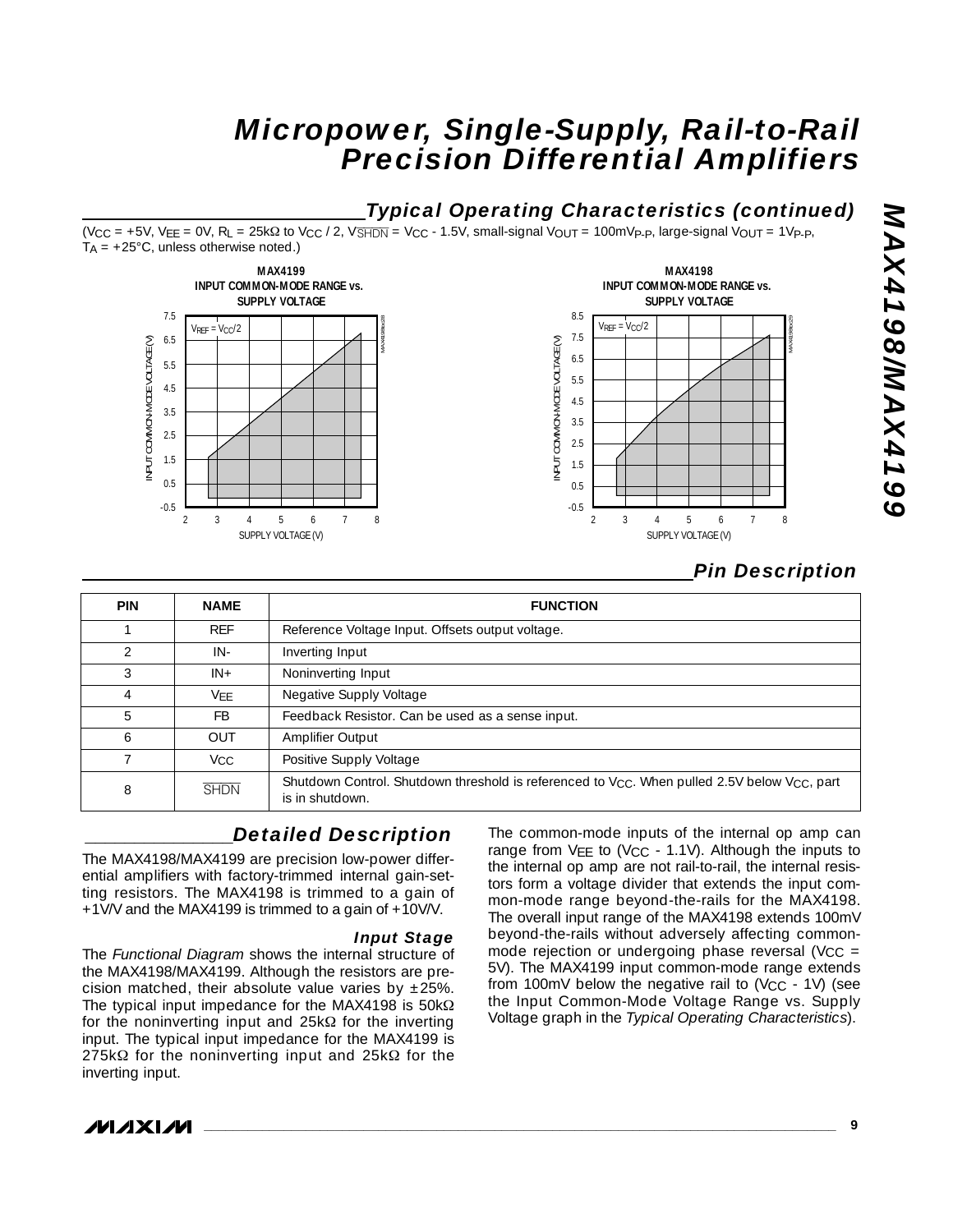#### *Rail-to-Rail Output Stage*

The MAX4198/MAX4199 output stage incorporates a common-source rail-to-rail structure which maximizes the dynamic range of the differential amplifier. The output can swing to within 100mV from each rail with a 5kΩ load to VCC / 2 (see the *Typical Operating Characteristics*).

#### *Shutdown Mode*

The MAX4198/MAX4199 have an active-low shutdown input. SHDN input logic thresholds are referenced to V<sub>CC</sub>, not to GND. Pulling SHDN 2.5V below the positive rail places the amplifiers in a 12µA (max) shutdown mode. The MAX4198/MAX4199 exit or enter shutdown in 35µs. In shutdown, the OUT pin is high-impedance.

#### *Applications Information*

#### *Driving Capacitive Loads*

The MAX4198/MAX4199 are relatively immune to oscillations caused when driving large capacitive loads. Although heavy load capacitance increases transient ringing, sustained oscillations typically do not occur for loads under 600pF (see Pulse Response with Capacitive Load in the *Typical Operating Characteristics*). Applications that require driving higher capacitive loads can isolate the output capacitance using a 15Ω to 100Ω resistor between the amplifier output and the load (Figure 1). Although adding an isolation resistor dampens the response enough to prevent oscillations, it does so at the expense of bandwidth and DC accuracy.

#### *Power Supply Considerations*

The MAX4198/MAX4199 operate from single +2.7V to +7.5V supplies or from dual  $\pm$ 1.35V to  $\pm$ 3.75V supplies, and they consume only 45µA of supply current. Excellent power-supply rejection permits the amplifiers to be operated directly from a decaying 3V cell without excessive error. To maximize AC performance, the supply must be bypassed with a 0.1µF ceramic capacitor to ground that must be as close as possible to the pin. If dual supplies are used, bypass both supply pins with 0.1µF to ground.

#### *Application Circuits*

Differential amplifiers can be used in single-ended and other amplifier applications. Figures 2 through 6 show the MAX4198/MAX4199 in different configurations. The internally trimmed and matched resistors offer convenience and have a distinct advantage over external resistors. These amplifiers are not compensated for single-ended unity gain; therefore, IN- should not be connected to OUT or left unconnected.



*Figure 1. Dual-Supply, Capacitive-Load Driving Circuit*



*Figure 2. Standard Difference Amplifier*



*Figure 3. Precision Inverting Buffer*

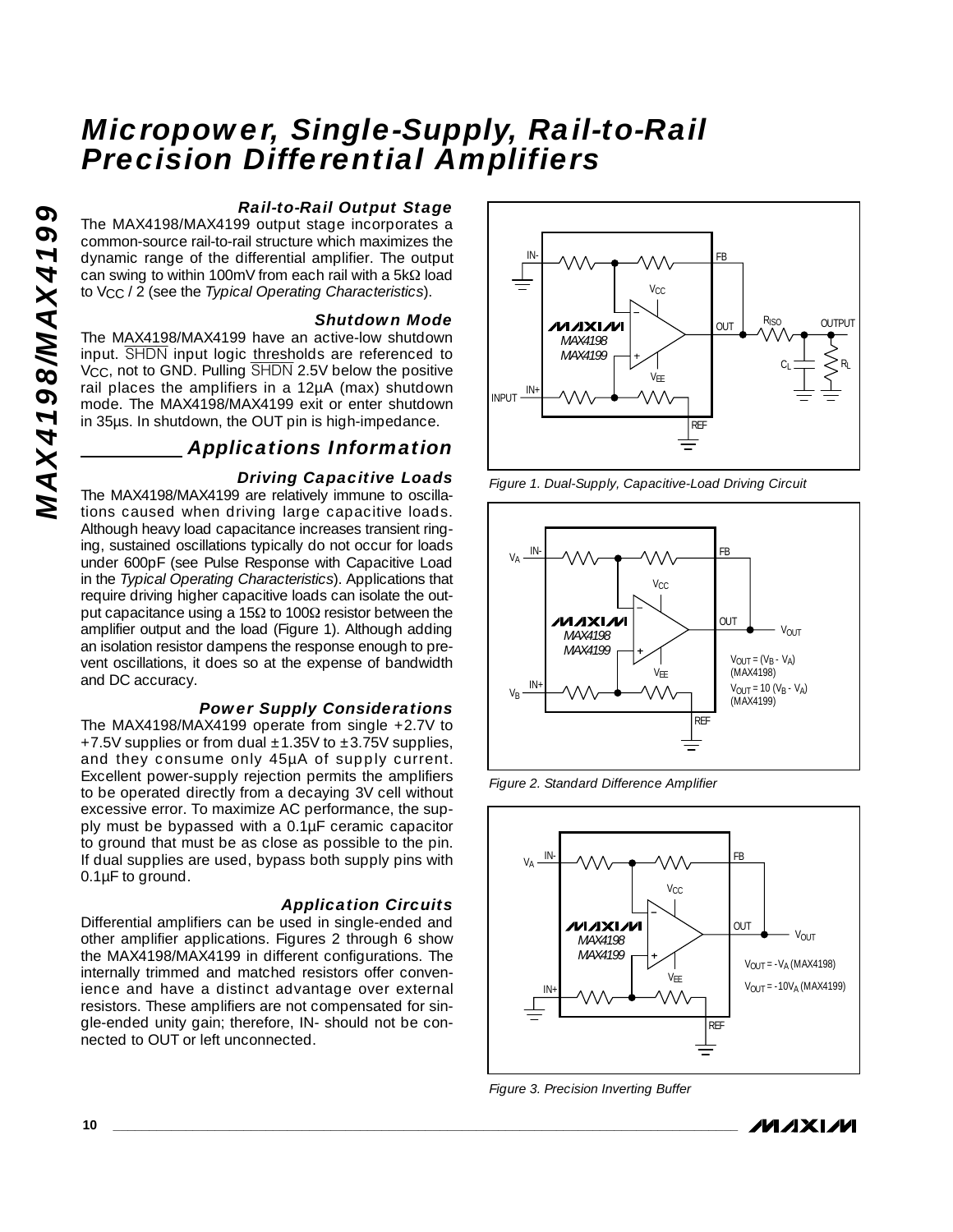#### *Instrumentation Amplifier Applications*

For applications that require a complete low-power instrumentation amplifier, refer to the MAX4194– MAX4197 data sheet. Some differential to single-ended voltage amplifier applications that do not require a high input impedance can use the MAX4198/MAX4199 for gains of +1V/V or +10V/V. The MAX4198/MAX4199 can



*Figure 4. Precision Gain of Two Amplifiers*



*Figure 6. Digitally Controlled Precision Gain of ±1 Amplifier*

also be used as an instrumentation amplifier building block. The circuit of Figure 7 takes advantage of the 10pA (max), 0.1pA (typ) bias current of the MAX406A to form an instrumentation amplifier similar to the MAX4194 family, except with lower input bias currents. The MAX406A's low 1.2µA supply current maintains a low overall supply current.



*Figure 5. Single-Supply Inverting Amplifier Biased at VCC / 2*



*Figure 7. Ultra-Low Input Bias Current (0.1pA) Instrumentation Amplifiers with 47µA Supply-Current Consumption*

**POTPXAMMSPTPXAM** *MAX4198/MAX4199*